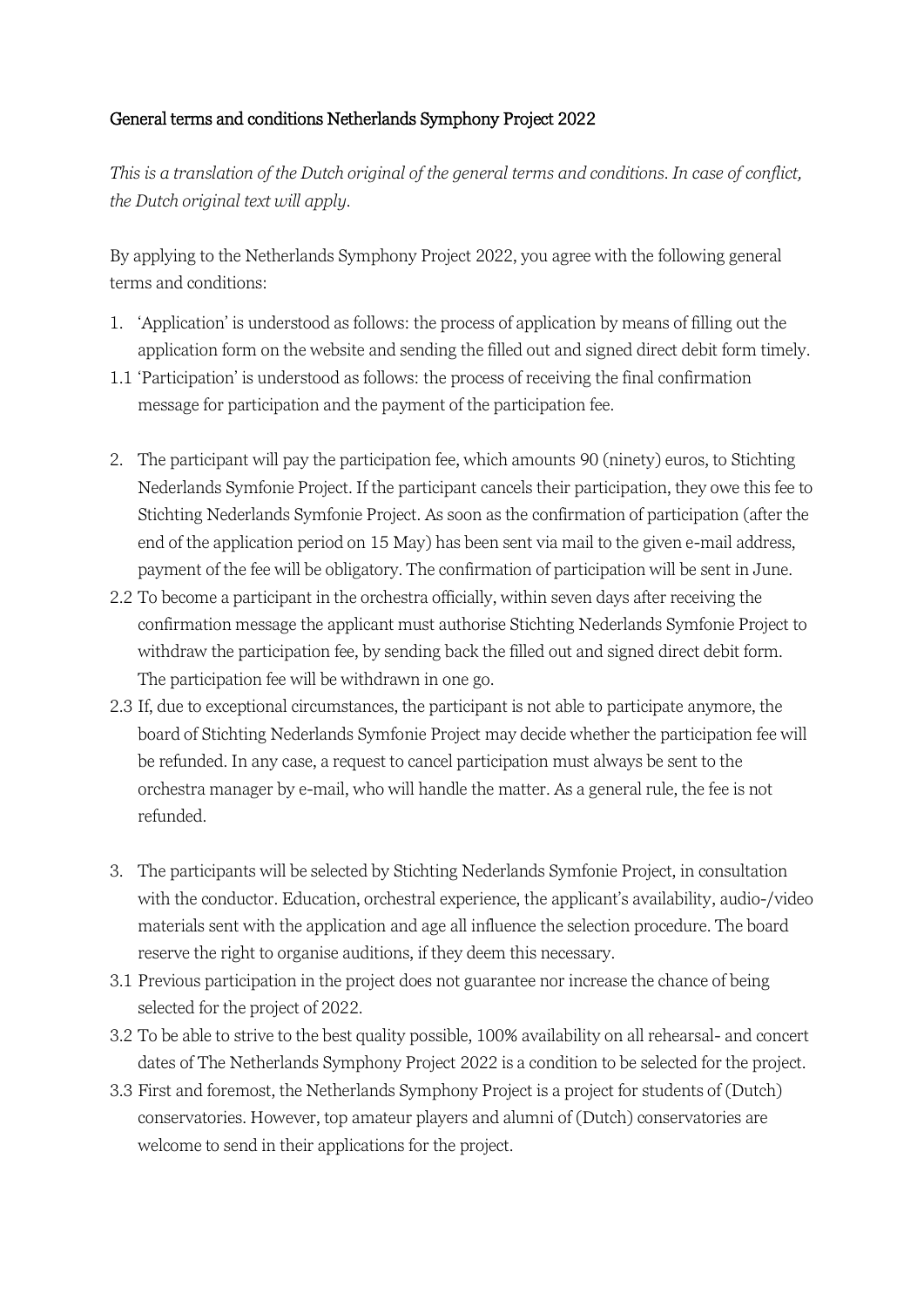- 3.4 The applicant can increase their chance of being selected by sending audio- and/or video materials with their application. For applicants for the principal string positions it is required to send a recording with the application, along with a brief motivation (see the policy for the string principals). By means of recordings, the board of Netherlands Symphony Project strive to offer equal opportunities to all applicants, as well as maintain objectivity and transparency throughout the selection process. Recordings or video materials must be sent with the application or through other means to the orchestra manager before 15 May at the latest.
- 3.5 If students of (Dutch) conservatories cannot be present completely or if due to educational considerations it is decided to deviate from aforementioned, an alumnus may be selected.
- 3.6 Members of the board of Stichting Nederlands Symfonie Project are automatically selected for the orchestra, as compensation for the otherwise unremunerated work for the organisation of the project.
- 4. Stichting Nederlands Symfonie Project expects the member to behave professionally. Professional behaviour is understood as follows:
- 4.1 Naturally, studying and maintaining the orchestral parts are a requirement.
- 4.2 The participant will be prepared, on time and in good shape for the rehearsals and concerts (which entails they are present at least 15 minutes before the start of the rehearsal or the concert), namely during the project between 20 August and 28 August 2022 and during the Festival Klassiek op het Amstelveld on 16 and 17 September 2022, so the orchestra can work towards a good end result.
- 4.3 Stichting Nederlands Symfonie Project expects 100% availability. By applying, the member agrees with the rehearsal- and concert dates and thereby confirms his presence. Cancelations for rehearsals or concerts within an unreasonable period before the start, without a truly valid reason, are deemed unprofessional. Unprofessional behaviour can play a role in the selection procedure of possible future projects.
- 5. The participant is responsible for their personal belongings, including their instrument. The board and Stichting Nederlands Symfonie Project are in no case whatsoever responsible and accountable for damage to and loss or theft of personal belongings. The board advise the participant to pay close attention to their personal belongings.
- 6. Travel costs made because of rehearsals and concerts of Stichting Nederlands Symfonie Project are to be paid by the participant.
- 7. It is not accepted that participants use hard- and/or soft-drugs.
- 8. The sleeping accommodation, rehearsal location and concert halls all have house rules and if still applicable – covid rules. Such rules and instructions of external organisations are to be followed at all times. The participant must adhere to the house rules of the rented buildings.